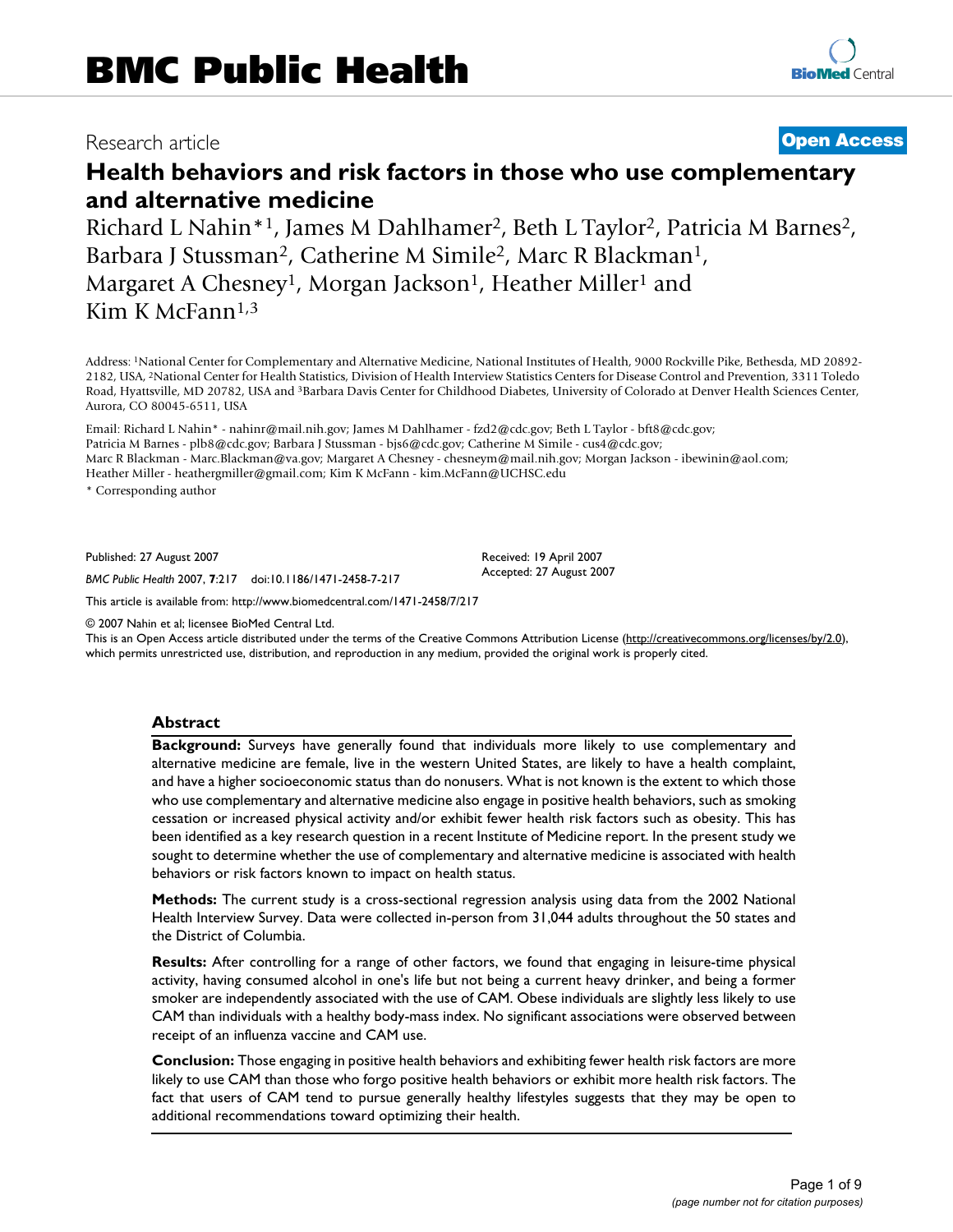# **Background**

Complementary and alternative medicine (CAM) comprises a diverse set of healing philosophies, therapies and products. Increasingly, people with chronic health conditions are turning toward CAM for relief [1,2]. Prior national surveys on CAM use in the United States (U.S.) have focused on sociodemographic factors such as gender, region of residence, income, and education [1-3]. These surveys have generally found that individuals more likely to use CAM are female, live in the western U.S., are likely to have a health complaint, and have a higher socioeconomic status than do nonusers. What is not known is the extent to which those who use CAM also engage in positive health behaviors, such as smoking cessation or increased physical activity and/or exhibit fewer health risk factors such as obesity, and whether these behaviors are independent of health status and other factors associated with CAM use. These have been identified as key research questions in a recent Institute of Medicine report on CAM [4].

Some individuals who practice a range of positive health behaviors and place a greater value on wellness and disease prevention may judge they are better served by CAM than by the conventional medical system [5,6]. Furthermore, it is known that individuals who use CAM are more likely to take an active role in maintaining their health [7- 9]. Therefore, we hypothesized that individuals who engage in positive health behaviors and/or exhibit fewer health risk factors are more likely to use CAM than those who forgo positive health behaviors or exhibit more health risk factors, and that these associations are independent of current health status, healthcare access and utilization, and sociodemographic factors. To test this hypothesis, we perform logistic regression analysis on data from the 2002 National Health Interview Survey (NHIS), which included an extensive set of questions on the use of CAM.

# **Methods**

The NHIS is an annual survey of the health of the U.S. civilian, non-institutionalized population conducted by the National Center for Health Statistics, Centers for Disease Control and Prevention (CDC). The survey uses a multi-stage clustered sample design [2]. Individual counties or groups of counties comprise primary sampling units. In 2002, non-Hispanic black and Hispanic populations were over-sampled to allow for more accurate national estimates of health for these increasing minority populations.

The survey contains four modules: Household, Family, Sample Child, and Sample Adult. The first two modules collect health and sociodemographic information on each member of all families residing within a sampled household. Within each family, additional information is collected from one randomly selected sample adult aged 18 years or over and from the parent or guardian of one randomly selected sample child under age 18. For the 2002 interview sample, there were 36,161 households consisting of 93,386 persons in 36,831 families. The total household response rate was 89.6%. From the households interviewed, 31,044 adults completed interviews, resulting in an overall sample adult response rate of 74.3%.

This project was approved by the National Center for Health Statistics Institutional Review Board on November 13, 2001. Verbal or written consent was obtained from all survey participants.

# *Dependent variable*

In 2002, a 10-minute supplement on CAM was added to the NHIS. The NHIS applied the definition of CAM as used by the National Institutes of Health, National Center for Complementary and Alternative Medicine at the time the 2002 survey was designed and fielded [10]. Administered to sample adults, the supplement asked a number of questions about the use of CAM therapies within the past 12 months. CAM use, the dependent variable for this study, was defined as use of any of the following in the past 12 months: acupuncture, Ayurveda, biofeedback, chelation therapy, chiropractic care, energy healing therapy/Reiki, folk medicine, hypnosis, massage, naturopathy, natural herbs, homeopathic treatment, diet-based therapies (specifically, Vegetarian diet, Macrobiotic diet, Atkins diet, Pritikin diet, Ornish diet and Zone diet), high dose or megavitamin therapy, yoga, tai chi, qi gong, and meditation and other relaxation techniques.

#### *Independent variables*

The independent variables in this study are five measures of sample adult health behaviors and risk factors routinely monitored by the CDC [11,12]: (1) leisure-time physical activity (LTPA): regular activity (light or moderate activity performed for at least 30 minutes five or more times per week and/or vigorous activity performed for at least 20 minutes three or more times per week), some activity (less than regular but more than none), and no activity; (2) smoking status: current smoker (smokes everyday or some days), former smoker (smoked at least 100 cigarettes in life, but not currently), and never smoked (smoked fewer than 100 cigarettes in life); (3) drinking status: lifetime abstainer ( $\leq 12$  drinks in lifetime), former drinker (0 drinks in last year, but > 12 drinks in lifetime), infrequent drinker (< one drink per week), light drinker (one to seven drinks per week), moderate drinker (eight to 14 drinks per week), and heavy drinker (15+ drinks per week); (4) body weight status (based on Body Mass Index (BMI)) coded as underweight (<18.5), normal weight (18.5–24.9), overweight (25.0–29.9), and obese (30.0+); and (5) whether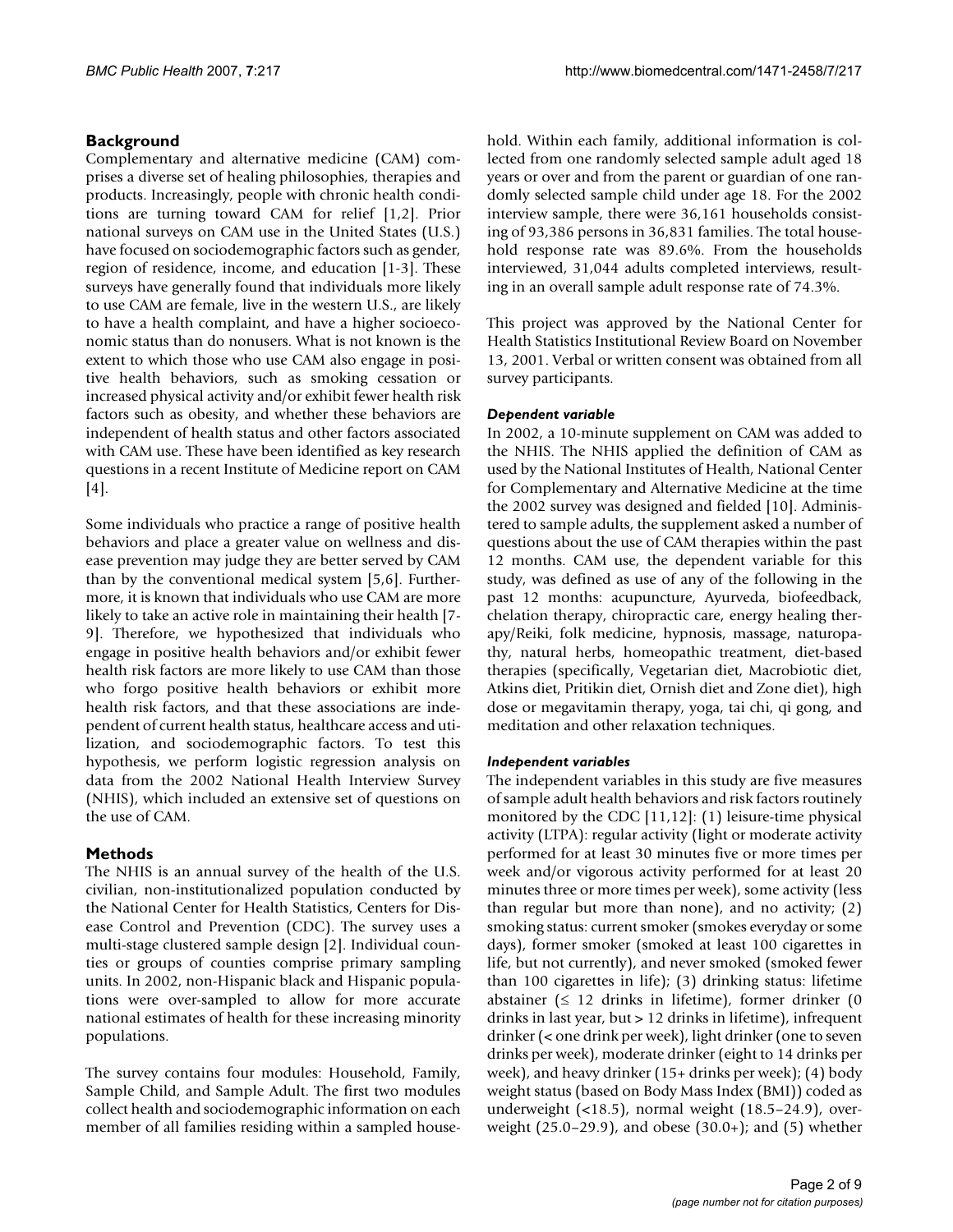or not the respondent received a flu shot in the past 12 months.

# *Control variables*

A set of 16 variables were employed as controls in the multiple logistic regression models. Nine of these variables related to the respondent's health status, access to conventional care, and use of conventional care. Seven variables represented the sociodemographic characteristics of the sampled adult population. Health status and measures of conventional care access and use included: health compared to 12 months ago, any functional limitation, number of self-reported health conditions, number of visits to a doctor or other health care professional in the past 12 months, whether care was delayed for reasons of cost, or for reasons other than cost, use of prescription or over-the-counter (OTC) medications in the past 12 months, and health insurance status. "Number of self-reported health conditions" is a count variable of approximately 50 chronic and non-chronic conditions found in the NHIS. These include conditions of the cardio-pulmonary, respiratory, musculoskeletal, gastrointestinal, neurological, and endocrine systems. The sociodemographic variables included educational attainment, income (defined in terms of poverty status), gender, age, employment status, race and ethnicity, and region of residence. The complete coding for all variables is presented with the results in Tables 1, 2 and 3.

# *Statistical analyses*

Prevalence estimates for each health behavior/risk factor and control measure are presented for the total sample and for CAM users in Tables 1, 2, and 3. Unadjusted logistic regressions were conducted to identify bivariate associations between independent and control measure and the use of CAM. All control variables were significantly related to CAM use in these bivariate analyses (see Tables 1, 2, and 3) and were therefore retained in the multiple logistic regression analysis. The multivariate analysis will determine whether significant effects of the health behavior and risk factor measures remain after adjusting for the other four health behaviors or risk factors, as well as respondent health status, conventional care access and utilization, and sociodemographic measures. To identify significant relationships with CAM use, more conservative 99% confidence intervals were used in both the unadjusted and adjusted analysis because of the enhanced statistical power generated by the large sample size. For the multiple logistic regression, there was no evidence of collinearity in inspections of tolerance values, condition indices, and variance inflation factors, suggesting properly specified heteroskedastic models.

All estimates, including those of CAM prevalence, were generated using SUDAAN software (version 8.2, Research

Triangle Institute, Inc., Research Triangle Park, NC) that accounts for complex sample designs such as that used by the NHIS. To ensure representation of the U.S., civilian, non-institutionalized population age 18 years and over, all estimates were weighted using the NHIS sample adult record weight.

# **Results**

# *Health behaviors/risk factors*

In the unadjusted analysis, adults who engaged in regular exercise (46.8%; UOR = 2.92, 99% CI = 2.66–3.21) had almost 3 times the odds of using CAM as persons who did not exercise (23.1%) (Table 1). Former smokers (40.6%; Unadjusted Odds Ratio [UOR] = 1.28, 99% CI = 1.17– 1.40) had greater odds of using CAM than did persons who had never smoked (35.2%), whereas there were no differences in CAM use between current smokers and persons who had never smoked. Current or former drinkers were more likely to use CAM than were lifetime abstainers. Among current drinkers, infrequent drinkers (41.6%;  $UOR = 2.19$ , 99% CI = 1.97-2.44) had the highest use of CAM and heavy drinkers  $(32.9\%)$ ; UOR = 1.51; 99% CI = 1.21–1.89) the lowest. Obese individuals  $(35.0\%; UOR =$ 0.89, 99% CI =  $0.81-0.98$ ) were slightly less likely to use CAM than were individuals of normal weight. No significant associations were observed between CAM use and receipt of the influenza vaccine.

Even after adjusting for the other health behaviors/risk factors, current health status, conventional care access and utilization and sociodemographic measures, physical activity continued to emerge as a strong correlate of CAM use. The associations between CAM use and the other health/behaviors were weaker, with the magnitude of the results attenuated or in some cases eliminated after adjustment (e.g., no difference was seen between CAM use in heavy drinkers and lifetime abstainers).

# *Health status, healthcare access and utilization*

In the unadjusted analysis, each of the health care status and access and utilization measures had significant associations with the use of CAM: persons whose health had changed in the past 12 months, had a functional limitation, had one or more health conditions, visited a doctor 1 or more times in the past 12 months, delayed conventional care due to cost or for reasons other than cost, or used prescription or over-the-counter medications during the past 12 months had greater odds of using CAM (Table 2). Furthermore, the odds of CAM use increased as both the number of reported health conditions and the number of visits to a doctor increased. In fact, the strongest association with CAM was seen for those individuals reporting 6 or more health conditions (AOR= 3.33, 99% CI= 2.8–3.97). Those who had private health insurance had greater odds of using CAM while those with public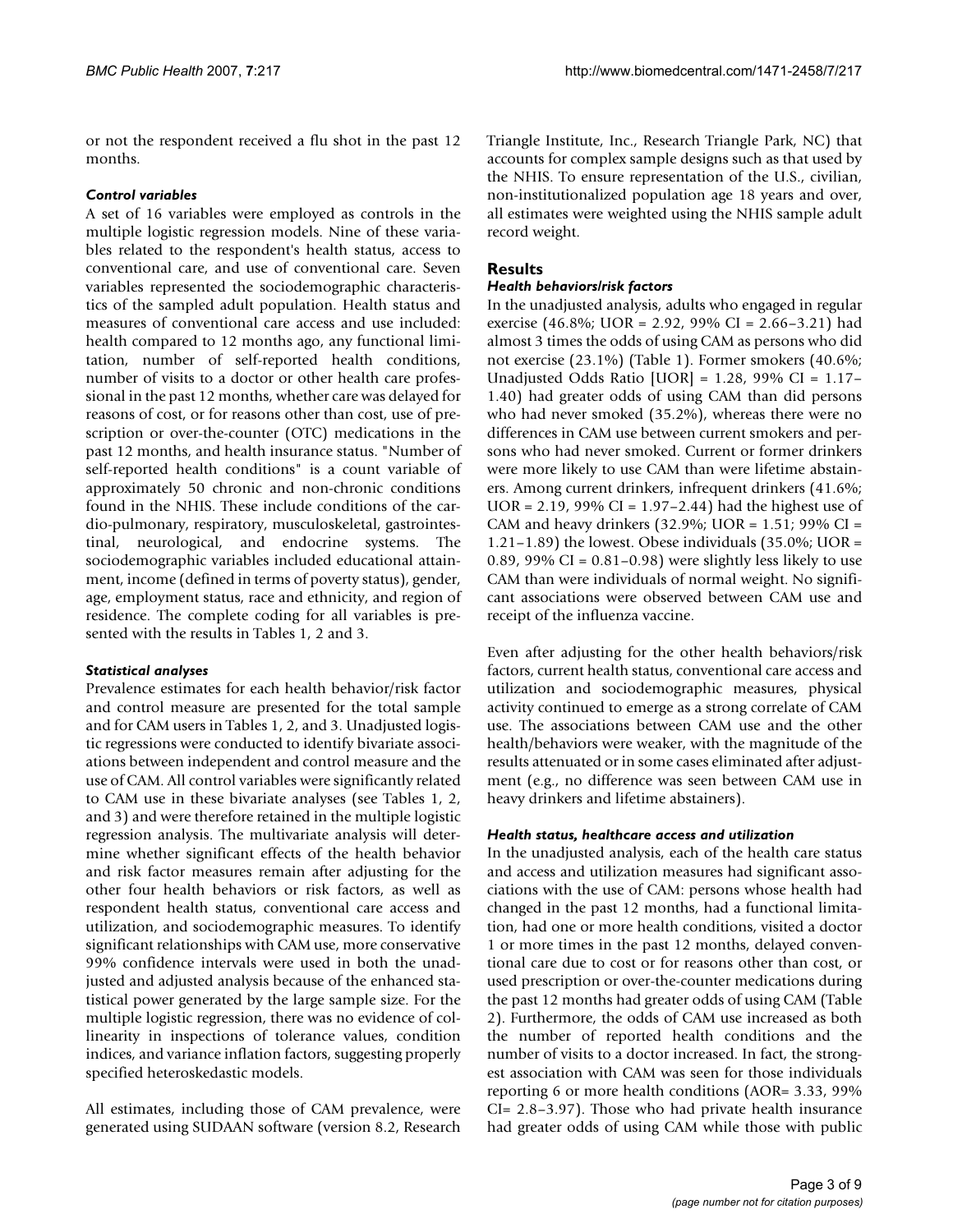| Characteristic                 | $%$ of<br><b>Sample</b> | $%$ of<br>group<br>using<br><b>CAM</b> in<br>last 12<br>months | <b>UOR</b> <sup>a</sup> | 99% CIb       | <b>AOR</b> <sup>c</sup> | 99% CIb       |
|--------------------------------|-------------------------|----------------------------------------------------------------|-------------------------|---------------|-------------------------|---------------|
| Leisure-time physical activity |                         |                                                                |                         |               |                         |               |
| No activity                    | 37.9                    | 23.1                                                           | 1.00                    |               | 1.00                    |               |
| Some activity                  | 30.2                    | 41.0                                                           | 2.31                    | $2.10 - 2.54$ | 1.73                    | $1.56 - 1.92$ |
| Regular activity               | 31.9                    | 46.8                                                           | 2.92                    | $2.66 - 3.21$ | 2.38                    | $2.14 - 2.65$ |
| <b>Smoking status</b>          |                         |                                                                |                         |               |                         |               |
| Never smoked                   | 54.9                    | 35.2                                                           | 1.00                    |               | 1.00                    |               |
| Former smoker                  | 22.6                    | 40.6                                                           | 1.28                    | $1.17 - 1.40$ | 1.13                    | $1.01 - 1.26$ |
| Current smoker                 | 22.5                    | 34.8                                                           | 1.02                    | $0.93 - 1.11$ | 1.03                    | $0.92 - 1.16$ |
| <b>Drinking status</b>         |                         |                                                                |                         |               |                         |               |
| Lifetime abstainer             | 22.3                    | 24.5                                                           | 1.00                    |               | 1.00                    |               |
| Former drinker                 | 15.2                    | 33.9                                                           | 1.58                    | $1.40 - 1.79$ | 1.21                    | $1.04 - 1.42$ |
| Infrequent drinker             | 31.2                    | 41.6                                                           | 2.19                    | $1.97 - 2.44$ | 1.43                    | $1.26 - 1.61$ |
| Light drinker                  | 21.4                    | 42.4                                                           | 2.27                    | $2.02 - 2.56$ | 1.59                    | $1.38 - 1.83$ |
| Moderate drinker               | 6.0                     | 39.7                                                           | 2.03                    | $1.72 - 2.40$ | 1.50                    | $1.21 - 1.85$ |
| Heavy drinker                  | 3.4                     | 32.9                                                           | 1.51                    | $1.21 - 1.89$ | 1.25                    | $0.97 - 1.60$ |
| <b>Body mass index</b>         |                         |                                                                |                         |               |                         |               |
| Underweight                    | 2.0                     | 33.6                                                           | 0.83                    | $0.64 - 1.10$ | 0.84                    | $0.61 - 1.17$ |
| Healthy weight                 | 39.4                    | 37.8                                                           | 1.00                    |               | 1.00                    |               |
| Overweight                     | 35.0                    | 35.9                                                           | 0.92                    | $0.85 - 1.00$ | 0.97                    | $0.88 - 1.06$ |
| Obese                          | 23.5                    | 35.0                                                           | 0.89                    | $0.81 - 0.98$ | 0.83                    | $0.74 - 0.93$ |
| Flu shot in past 12 months     |                         |                                                                |                         |               |                         |               |
| Yes                            | 28.0                    | 37.2                                                           | 1.06                    | $0.98 - 1.15$ | 0.95                    | $0.86 - 1.05$ |
| No                             | 72.0                    | 35.8                                                           | 1.00                    |               | 1.00                    |               |

**Table 1: Respondent health behaviors and risk factors and associations with CAM use, 2002 NHIS (weighted)**

aUnadjusted odds ratios. Sets of bivariate logistic regressions were performed to determine associations between each independent and control variable and CAM use.

bMore conservative 99% confidence intervals were used because of the enhanced statistical power generated by the large sample size.

c Adjusted odds ratios. Each variable is adjusted for all other variables in Tables 1, 2, and 3.

insurance had reduced odds of using CAM than those who were uninsured, perhaps reflecting the absence of CAM coverage by Medicare and Medicaid.

Once again, the magnitudes of many observed odds ratios were reduced or even reversed in the adjusted analysis. Adjustment eliminated the relationship between health that was worse 12 months ago and CAM use compared with those whose health status had remained the same. The effect for private health insurance and CAM use disappeared after adjusting for the other variables, as did the relationship between prescription medication use and CAM use.

#### *Sociodemographic variables*

In both the unadjusted and adjusted analysis, sociodemographic variables were significantly associated with CAM use in ways consistent with findings in others studies: persons who use CAM had greater odds of having at least a bachelor's degree and higher income, being female, being younger than 65 years of age, being employed, being a Asian or Other Pacific Islander, and living in the western U.S. (Table 3).

Whereas in the unadjusted data Non-Hispanic black and Hispanic respondents were found to have significantly lower odds of using CAM than were non-Hispanic whites, those differences became insignificant in multivariate analyses. Similarly, after adjusting for the other variables, the relationship between poverty status and CAM use was significant only for the highest income group and the relationship between employment and CAM use was significant only for the self-employed group.

#### **Discussion**

This is one of the first reports derived from a nationally representative U.S. dataset that describes the associations between a range of health behaviors/risk factors and the use of CAM. We found that someone who engages in LTPA, has consumed alcohol in his/her life but is not a current heavy drinker, is a former cigarette smoker, or is not obese is more likely to use CAM. These data begin to address a recommendation by the Institute of Medicine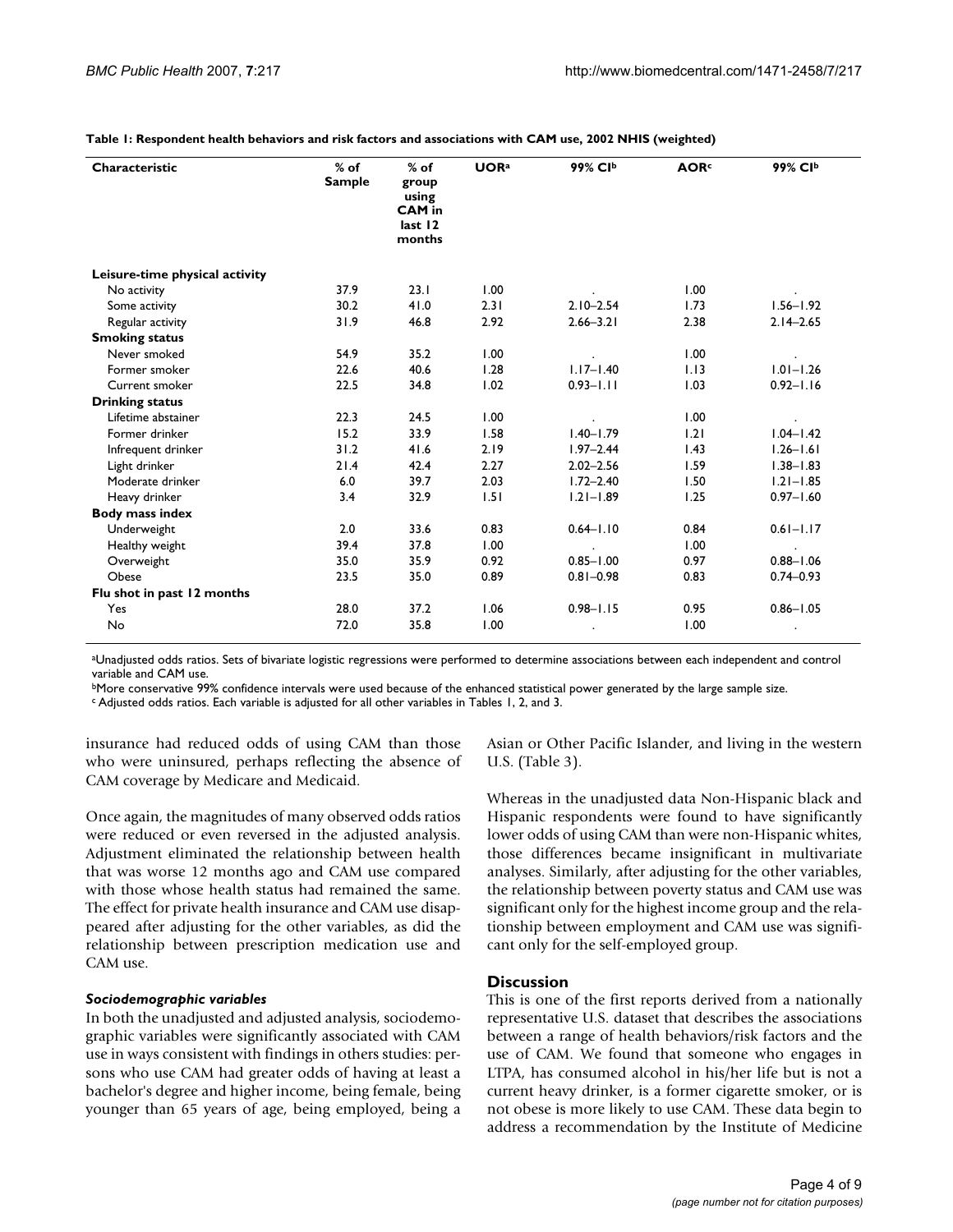| Characteristic                                              | $%$ of<br><b>Sample</b> | $%$ of<br>group<br>using<br><b>CAM</b> in<br>last 12<br>months | <b>UOR</b> <sup>a</sup> | 99% CIb              | <b>AOR</b> <sup>c</sup> | 99% CIb              |
|-------------------------------------------------------------|-------------------------|----------------------------------------------------------------|-------------------------|----------------------|-------------------------|----------------------|
| Health compared to 12 months ago                            |                         |                                                                |                         |                      |                         |                      |
| Worse                                                       | 8.8                     | 42.7                                                           | 1.52                    | $1.34 - 1.72$        | 1.13                    | $0.98 - 1.31$        |
| Same                                                        | 73.8                    | 32.9                                                           | 1.00                    |                      | 1.00                    |                      |
| <b>Better</b>                                               | 17.4                    | 46.3                                                           | 1.76                    | $1.60 - 1.94$        | 1.39                    | $1.25 - 1.56$        |
| <b>Functional limitationd</b>                               |                         |                                                                |                         |                      |                         |                      |
| Yes                                                         | 30.6                    | 43.0                                                           | 1.53                    | $1.41 - 1.65$        | 1.30                    | $1.16 - 1.45$        |
| <b>No</b>                                                   | 69.5                    | 33.1                                                           | 1.00                    | $\cdot$              | 1.00                    | $\blacksquare$       |
| Number of health conditions <sup>e</sup>                    |                         |                                                                |                         |                      |                         |                      |
| 0 conditions                                                | 22.5                    | 21.1                                                           | 1.00                    |                      | 1.00                    |                      |
| I-2 conditions                                              | 29.7                    | 32.1                                                           | 1.77                    | $1.57 - 1.99$        | 1.55                    | $1.37 - 1.75$        |
| 3-5 conditions                                              | 25.4                    | 41.8                                                           | 2.69                    | $2.39 - 3.03$        | 2.29                    | $1.99 - 2.64$        |
| 6+ conditions                                               | 22.4                    | 49.0                                                           | 3.61                    | $3.19 - 4.08$        | 3.33                    | $2.80 - 3.97$        |
| Number of doctor visits in past 12<br>months                |                         |                                                                |                         |                      |                         |                      |
| 0 visits                                                    | 19.0                    | 24.9                                                           | 1.00                    | $\cdot$              | 1.00                    | $\bullet$            |
| I visit                                                     | 16.7                    | 30.7                                                           | 1.33                    | $1.17 - 1.52$        | 1.05                    | $0.90 - 1.23$        |
| $2-3$ visits                                                | 25.5                    | 36.4                                                           | 1.72                    | $1.52 - 1.95$        | 1.21                    | $1.05 - 1.40$        |
| 4-9 visits                                                  | 24.6                    | 40.2                                                           | 2.03                    | $1.80 - 2.28$        | 1.30                    | $1.11 - 1.52$        |
| $10+$ visits                                                | 14.2                    | 49.9                                                           | 3.01                    | $2.62 - 3.45$        | 1.78                    | $1.49 - 2.13$        |
| <b>Health insurance status</b>                              |                         |                                                                |                         |                      |                         |                      |
| Uninsured                                                   | 15.5                    | 31.0                                                           | 1.00                    |                      | 1.00                    |                      |
| Private insurance                                           | 70.8                    | 38.9                                                           | 1.42                    | $1.27 - 1.58$        | 0.95                    | $0.83 - 1.10$        |
| Public insurance                                            | 13.7                    | 27.6                                                           | 0.85                    | $0.74 - 0.98$        | 0.83                    | $0.70 - 0.99$        |
| Delayed conventional care for rea-<br>sons other than costf |                         |                                                                |                         |                      |                         |                      |
| Yes                                                         | 9.0                     | 56.3                                                           | 2.31                    | $2.05 - 2.60$        | 1.51                    | $1.32 - 1.73$        |
| No                                                          | 91.0                    | 43.9                                                           | 1.00                    | $\cdot$              | 1.00                    | $\cdot$              |
| Delayed conventional care because<br>of cost                |                         |                                                                |                         |                      |                         |                      |
| Yes                                                         | 9.5                     | 46.6                                                           | 1.62                    | $1.45 - 1.81$        | 1.34                    | $1.16 - 1.54$        |
| <b>No</b>                                                   | 90.5                    | 35.0                                                           | 1.00                    | $\ddot{\phantom{a}}$ | 1.00                    | $\blacksquare$       |
| Used prescription medications in<br>past 12 months          |                         |                                                                |                         |                      |                         |                      |
| Yes                                                         | 67.0                    | 40.0                                                           | 1.71                    | $1.57 - 1.87$        | 0.93                    | $0.83 - 1.04$        |
| <b>No</b>                                                   | 33.0                    | 28.0                                                           | 1.00                    | $\cdot$              | 1.00                    | $\cdot$              |
| Used over-the-counter medications<br>in past 12 months      |                         |                                                                |                         |                      |                         |                      |
| Yes                                                         | 78.2                    | 39.1                                                           | 1.89                    | $1.72 - 2.08$        | 1.23                    | $1.10 - 1.37$        |
| <b>No</b>                                                   | 21.8                    | 25.3                                                           | 1.00                    |                      | 1.00                    | $\ddot{\phantom{0}}$ |

**Table 2: Respondent health status and healthcare access and utilization measures, and associations with CAM use, 2002 NHIS (weighted)**

a Unadjusted odds ratios. Sets of bivariate logistic regressions were performed to determine associations between each independent and control variable and CAM use.

b More conservative 99% confidence intervals were used because of the enhanced statistical power generated by the large sample size.

c Adjusted odds ratios. Each variable is adjusted for all other variables in Tables 1, 2, and 3.

d "Functional limitation" is defined as any difficulty: walking a quarter of a mile, standing for two hours, stooping/bending/kneeling, climbing 10 steps without resting, sitting for two hours, reaching up over the head, using your fingers to grasp small objects, lifting or carrying a 10-pound item, or pushing/pulling a large object.

e "Number of health conditions" is a count variable of approximately 50 chronic and non-chronic conditions found in the Sample Adult core. These include hypertension, coronary heart disease, angina, heart attack, other heart condition, stroke, emphysema, high cholesterol, poor circulation, irregular heartbeats, congestive heart failure, asthma, ulcer, irritable/inflammatory bowel, thyroid problem, urinary problem, food allergy, allergy to medication, multiple sclerosis, Parkinson's disease, neuropathy, seizures, cancer, diabetes, hay fever, sinusitis, chronic bronchitis, weak or failing kidneys, liver condition, arthritis, diabetic retinopathy, cataracts, glaucoma, macular degeneration, insomnia, fatigue, recurring pain, depression, severe sprain or strains, dental pain, skin problems, joint pain, neck pain, low back pain, facial pain, severe headache or migraine, head or chest cold, and stomach or intestinal illness.

f "Delayed conventional care for reasons other than cost" is coded "yes" if the sample adult: couldn't get through on the telephone, couldn't get an appointment soon enough, had to wait too long to see the doctor, couldn't get to a clinic or doctor's office when open, or didn't have transportation.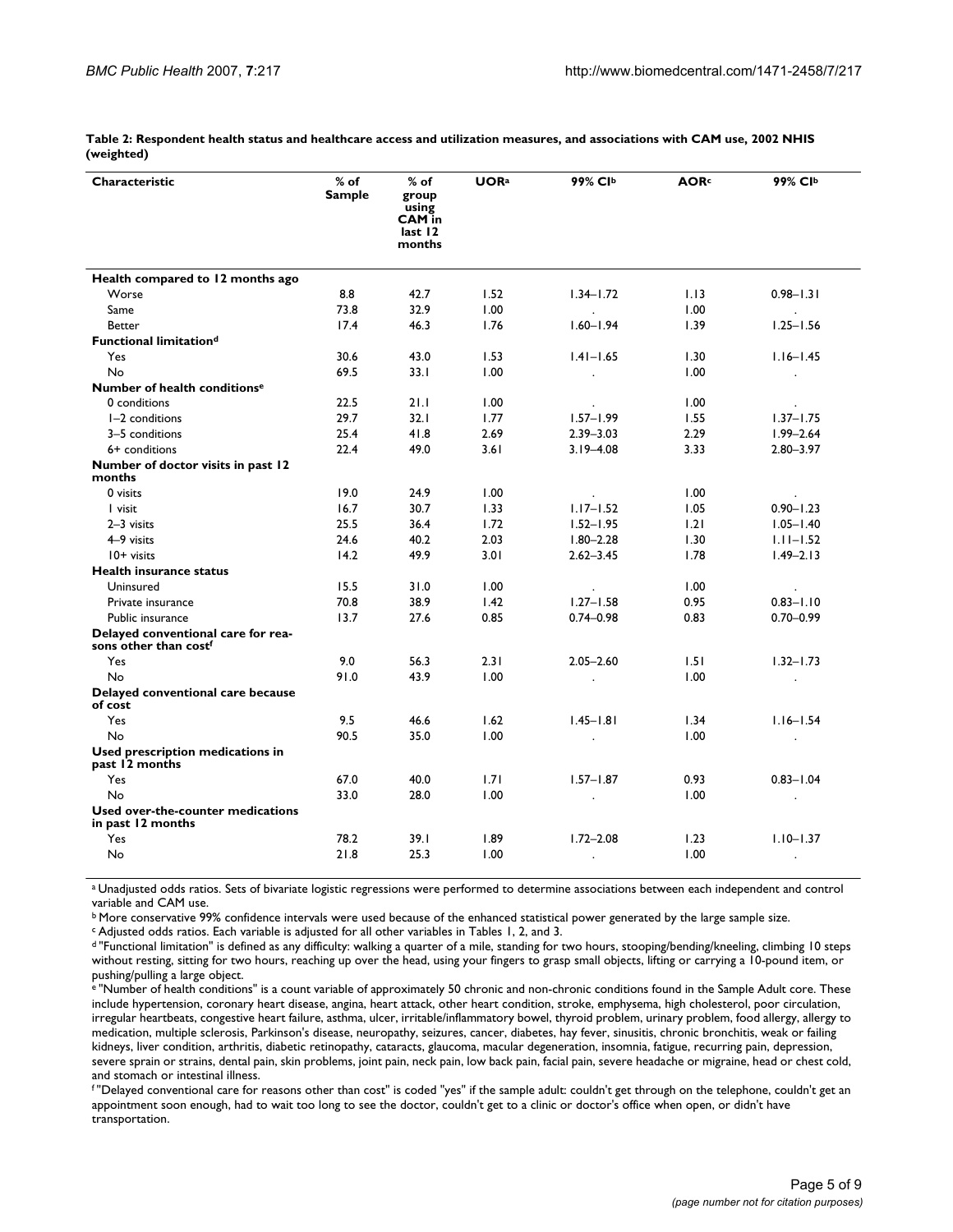| Characteristic                                   | $%$ of<br><b>Sample</b> | % of group<br>using CAM in<br>last 12 months | <b>UOR</b> <sup>a</sup> | 99% Clb       | <b>AOR</b> <sup>c</sup> | 99% CIb       |
|--------------------------------------------------|-------------------------|----------------------------------------------|-------------------------|---------------|-------------------------|---------------|
| <b>Educational attainment</b>                    |                         |                                              |                         |               |                         |               |
| Less than high school                            | 16.6                    | 20.7                                         | 1.00                    |               | 1.00                    |               |
| High school graduate/GED                         | 29.9                    | 30.2                                         | 1.65                    | $1.45 - 1.88$ | 1.37                    | $1.19 - 1.57$ |
| Some college/Associate's degree                  | 29.1                    | 40.4                                         | 2.59                    | $2.29 - 2.93$ | 1.85                    | $1.62 - 2.12$ |
| Bachelor's degree                                | 16.3                    | 47.9                                         | 3.51                    | $3.06 - 4.03$ | 2.40                    | $2.05 - 2.81$ |
| Master's, Doctorate, or Professional             | 8.2                     | 52.0                                         | 4.14                    | $3.49 - 4.91$ | 2.79                    | $2.27 - 3.42$ |
| degree                                           |                         |                                              |                         |               |                         |               |
| Poverty status <sup>d</sup>                      |                         |                                              |                         |               |                         |               |
| Below poverty level                              | 11.2                    | 27.0                                         | 1.00                    |               | 1.00                    |               |
| 100% <= ratio < 200%                             | 17.0                    | 28.9                                         | 1.10                    | $0.94 - 1.28$ | 1.06                    | $0.90 - 1.25$ |
| 200% <= ratio < 300%                             | 17.9                    | 33.1                                         | 1.33                    | $1.15 - 1.55$ | 1.14                    | $0.96 - 1.36$ |
| 300% <= ratio <400%                              | 15.4                    | 36.8                                         | 1.57                    | $1.35 - 1.84$ | 1.18                    | $0.98 - 1.43$ |
| 400% <= ratio < 500%                             | 12.8                    | 39.3                                         | 1.74                    | $1.49 - 2.05$ | 1.20                    | $0.98 - 1.47$ |
| 500%+                                            | 25.7                    | 44.8                                         | 2.19                    | $1.89 - 2.54$ | 1.30                    | $1.07 - 1.56$ |
| Sex                                              |                         |                                              |                         |               |                         |               |
| Male                                             | 48.0                    | 31.5                                         | 1.00                    |               | 1.00                    |               |
| Female                                           | 52.0                    | 40.4                                         | 1.48                    | $1.37 - 1.59$ | 1.55                    | $1.42 - 1.70$ |
| Age                                              |                         |                                              |                         |               |                         |               |
| $18 - 44$                                        | 52.5                    | 36.6                                         | 1.62                    | $1.46 - 1.80$ | 1.73                    | $1.47 - 2.04$ |
| $45 - 64$                                        | 31.4                    | 40.4                                         | 1.90                    | $1.71 - 2.12$ | 1.64                    | $1.41 - 1.90$ |
| $65+$                                            | 16.1                    | 26.3                                         | 1.00                    |               | 1.00                    |               |
| <b>Employment status</b>                         |                         |                                              |                         |               |                         |               |
| Not employed                                     | 35.9                    | 32.1                                         | 1.00                    |               | 1.00                    |               |
| Private sector                                   | 47.4                    | 36.4                                         | 1.21                    | $1.12 - 1.32$ | 1.07                    | $0.97 - 1.19$ |
| Government                                       | 10.2                    | 44.5                                         | 1.70                    | $1.49 - 1.93$ | 1.12                    | $0.95 - 1.32$ |
| Self-employed/family business                    | 6.5                     | 43.5                                         | 1.62                    | $1.40 - 1.89$ | .4                      | $1.19 - 1.66$ |
| Race and ethnicity <sup>e</sup>                  |                         |                                              |                         |               |                         |               |
| Hispanic                                         | 11.0                    | 27.9                                         | 0.63                    | $0.56 - 0.70$ | 1.09                    | $0.95 - 1.26$ |
| Non-Hispanic white                               | 73.3                    | 38.2                                         | 1.00                    |               | 1.00                    |               |
| Non-Hispanic black                               | 11.4                    | 28.0                                         | 0.63                    | $0.56 - 0.71$ | 0.90                    | $0.79 - 1.03$ |
| Non-Hispanic American Indian or<br>Alaska Native | 0.6                     | 42.4                                         | 1.19                    | $0.70 - 2.03$ | 1.37                    | $0.80 - 2.37$ |
| Asian or Other Pacific Islander                  | 3.7                     | 43.4                                         | 1.24                    | $1.01 - 1.53$ | 1.56                    | $1.19 - 2.03$ |
| <b>Region of residence</b>                       |                         |                                              |                         |               |                         |               |
| Northeast                                        | 19.3                    | 37.0                                         | 1.31                    | $1.17 - 1.48$ | 1.12                    | $1.00 - 1.24$ |
| Midwest                                          | 24.4                    | 37.9                                         | 1.37                    | $1.22 - 1.53$ | 1.20                    | $1.07 - 1.35$ |
| South                                            | 37.0                    | 30.9                                         | 1.00                    |               | 1.00                    |               |
| West                                             | 19.3                    | 43.1                                         | 1.70                    | $1.52 - 1.90$ | 1.58                    | $1.39 - 1.79$ |

**Table 3: Respondent sociodemographic variables and associations with CAM use, 2002 NHIS (weighted)**

a Unadjusted odds ratios. Sets of bivariate logistic regressions were performed to determine associations between each independent and control variable and CAM use.

b More conservative 99% confidence intervals were used because of the enhanced statistical power generated by the large sample size.

c Adjusted odds ratios. Each variable is adjusted for all other variables in Tables 1, 2, and 3.

d "Poverty status" is based on a multiply-imputed total family income variable.

e Non-Hispanic, multiple race sample adults were dropped from the analysis due to a small sample size (n = 45).

[4] that the associations between CAM use and positive behavioral change be explored. However, it remains to be determined whether the use of CAM and the incorporation of positive health behaviors and/or the reduction of health risk factors occur simultaneously as a result of some life changing event [13] resulting in adoption of a "wellness lifestyle" [14] or whether one precedes, and perhaps elicits, the other. Also to be addressed is whether those who use CAM maintain positive health behaviors and/or curtail negative risk factors over time better than do other individuals.

In our study, leisure-time physical activity had the strongest direct association with CAM use among all the assessed health behaviors. To our knowledge, this observation has not been reported previously. Physical activity has been shown to exert a protective effect on health even in those with generally poor health behaviors [15]. In addition,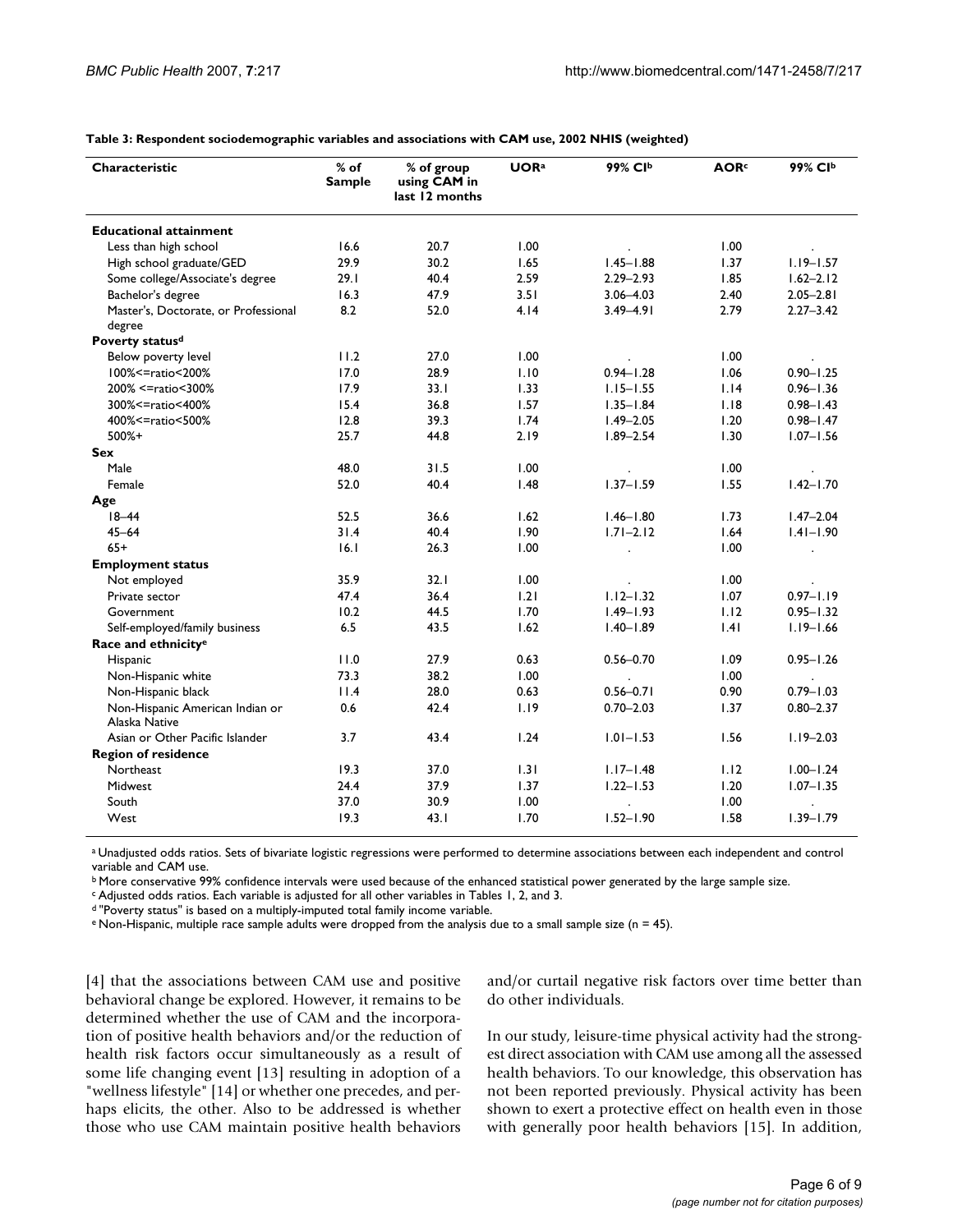physical fitness has been associated with younger age, better education, higher income, greater internal (versus external) health locus of control, and higher sense of coherence [16], which is also consistent with CAM use in this report.

Associations between CAM use and smoking status were not observed in earlier surveys of health fair participants [17], individuals attending geriatric clinics [18], and members of managed care and health maintenance organizations [19,20]. Although participants in these surveys appeared to be healthier than our NHIS participants, in our analysis, adjusting for the number of health conditions and physician visits, and the use of pharmaceutical drugs had little effect on the odds ratios for the effect of smoking status on CAM use. Because we performed a cross-sectional analysis, the direction of causality, whether these individuals stopped smoking or used CAM first, cannot be directly assessed. However, several converging lines of evidence suggest the possibility of a time sequence. First, unpublished data from the NHIS suggest that a sizable number of CAM users do so for self-management of addictive behaviors [21]. Second, in our data, CAM was more strongly associated with former smoking than with current smoking. This is consistent with smokers deciding to quit as part of a move to a healthier lifestyle that could involve CAM. If people first used CAM then quit smoking, we would expect more of an association between CAM and current smoking. Longitudinal analyses will be needed to answer this question definitively.

Previous reports have not agreed on whether, and to what extent, alcohol consumption is associated with CAM use, with some finding an inverse association [19], some a positive association [2], and some no significant relationship [17,18,20]. After adjustment for potential confounds, we found CAM use to be highest among those who consumed light to moderate amounts of alcohol. Of note, some research has identified linkages between light to moderate alcohol consumption and a number of positive health behaviors, including regular physical activity, having a healthy weight, not smoking, and getting influenza vaccinations [22,23]. Taken together, these findings suggest that people make clear lifestyle choices that encompass a range of health-related activities, including CAM use.

We identified a set of noteworthy associations between select measures of health status, healthcare access and utilization, and sociodemographic measures and the use of CAM independent of the relationships between respondents' health behaviors and CAM use. Similar to other reports [1-3,13] we found a particularly strong association between use of CAM and a number of factors indicative of poorer health, such as the number of reported health conditions and the number of reported doctor visits. However, CAM use was also associated with improved health status and increased use of self-care indicators such as LTPA. The latter suggests that while CAM use is most likely among those with current chronic health problems, a subset of CAM users may be healthier (or more health-conscious) than those who do not use CAM. The association between CAM use and frequent physician visits could also be interpreted to reflect more active involvement in care. This is consistent with the concept that a significant portion of CAM use is for prevention, health promotion, and wellness, rather than solely treatment of illness [6].

This study has several limitations. First, the variables being investigated were self-reported. The scientific literature suggests that most people tend to under-report negative health behaviors [24]. Hence, the effects of alcohol consumption [25], for example, may have been diminished in this study. Second, flu shots are very different than the other health behavior indicators we used in that flu shots require contact with a health care provider. As such, obtaining a flu shot is influenced by many factors other than an individual's motivation such as access to care or availability of vaccine, potential confounders we could not account for in our analyses. This might have resulted in our underestimating the association between CAM use and obtaining a flu shot seen by others [26]. Third, these data reflect a cross-sectional set of associations. Longitudinal assessments might have identified cohort and secular trends in the associations between health behaviors and CAM use that were not evident in cross-sectional analysis. Fourth, it is possible that additional respondent health behaviors (as well as other unexplored factors) explain more of the observed relationships. However, the five measures employed are important modifiable factors contributing to fatal diseases and morbidity [27], and can be seen as standard measures of a healthy lifestyle [28]. Finally, because our primary focus was to identify factors associated with the use, versus nonuse, of CAM, a dichotomous dependent variable was utilized. By doing so, information on the number and type of CAM therapies used and frequency of their use was lost. It may be that substantial differences exist between heavy and light users of one or more CAM modalities [6]. It has been found that the use of specific types of CAM therapies is associated with specific personality styles [29]. These associations might confound our results if specific personality styles (e.g., "openness" or "control") are also related to adoption of positive health behaviors.

# **Conclusion**

Our results demonstrate that individuals who exhibit some positive health behaviors are more likely to use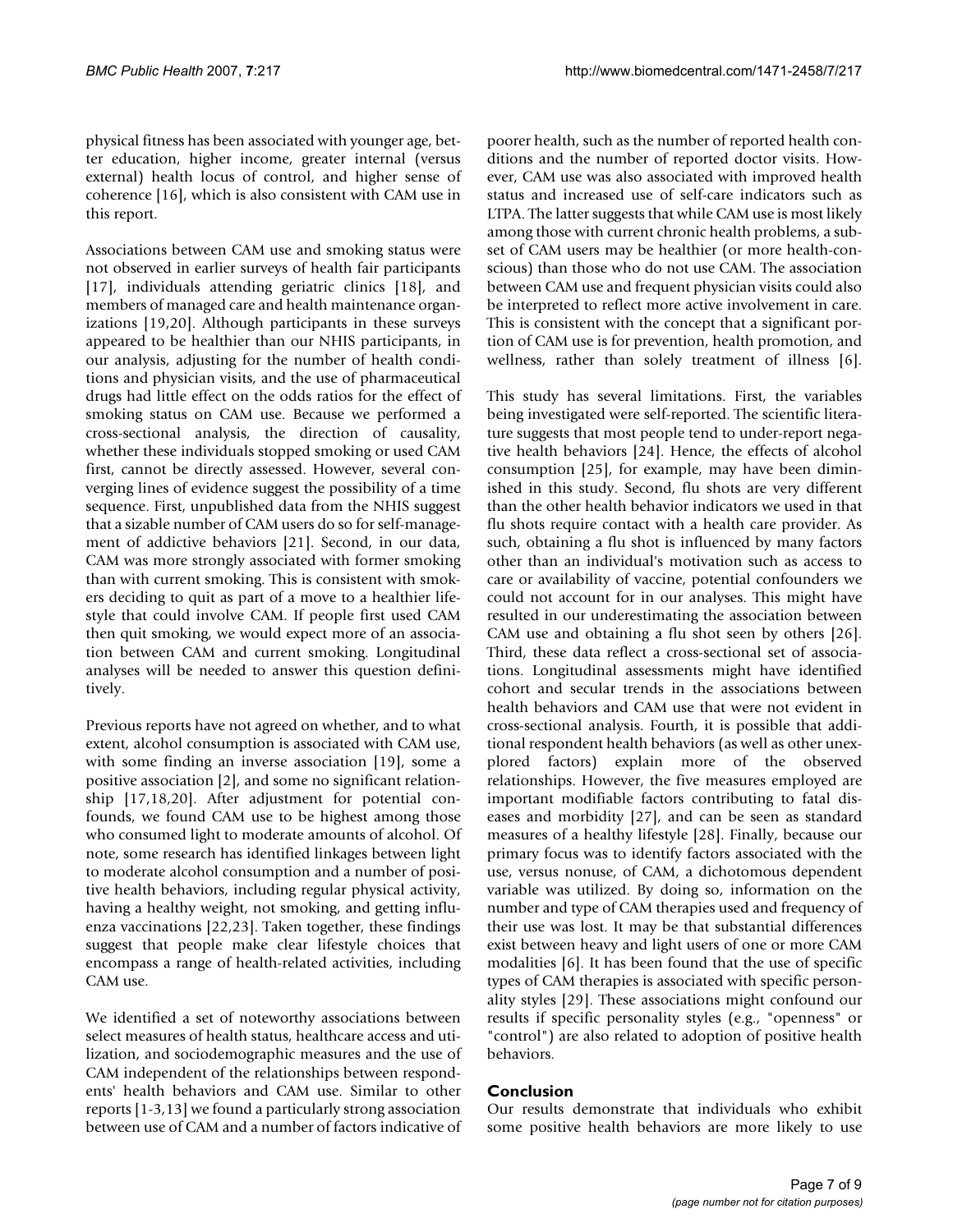CAM independent of their health status, health access, and various sociodemographic factors. Further studies appear warranted to determine the cause and effect relationships underlying these associations, and the effects on health and quality of life of various CAM modalities, alone and in combination with selected, positive health behaviors. Moreover, knowledge of these specific patterns of use may contribute to tailoring health promotion programs, as well as to enhancing communication between patients and health care providers. For health care providers, understanding the motivations behind a patient's use of CAM may assist in the design of an optimal treatment plan [30]. The fact that users of CAM tend to pursue generally healthy lifestyles suggests that these groups may well be open to additional recommendations toward optimizing their health.

#### **Competing interests**

All authors were employees of the federal government during the planning, analysis and writing of this manuscript, and performed their work as part of their official duties. No outside financial support was provided. All authors declare they have no competing interests.

#### **Authors' contributions**

RN conceived and designed the study, interpreted data, and drafted substantial portions of the manuscript. JD participated in survey design, statistical analysis and data interpretation, and drafted substantial portions of the manuscript. BT participated in data acquisition, statistical analysis and data interpretation, and drafted substantial portions of the manuscript. PB participated in data acquisition, statistical analysis and data interpretation, and drafted substantial portions of the manuscript. BS participated in survey design, statistical analysis and data interpretation, and drafted substantial portions of the manuscript. CS participated in statistical analysis and data interpretation, and drafted substantial portions of the manuscript. MB participated in study design and data interpretation, and revised substantial portions of the manuscript. MC participated in study design and data interpretation, and revised substantial portions of the manuscript. MJ participated in survey design and data interpretation, and revised substantial portions of the manuscript. HM participated in study design and data interpretation, and revised substantial portions of the manuscript. KM participated in study design, statistical analysis and data interpretation.

All authors read and approved the final manuscript.

#### **Acknowledgements**

All authors were employees of the federal government during the planning, analysis and writing of this manuscript, and performed their work as part of their official duties. No outside financial support was provided.

#### **References**

- 1. Eisenberg DM, Davis RB, Ettner SL, Appel S, Wilkey S, Van Rompay M, Kessler RC: **[Trends in alternative medicine use in the](http://www.ncbi.nlm.nih.gov/entrez/query.fcgi?cmd=Retrieve&db=PubMed&dopt=Abstract&list_uids=9820257) [United States, 1990–1997: results of a follow-up national sur](http://www.ncbi.nlm.nih.gov/entrez/query.fcgi?cmd=Retrieve&db=PubMed&dopt=Abstract&list_uids=9820257)[vey.](http://www.ncbi.nlm.nih.gov/entrez/query.fcgi?cmd=Retrieve&db=PubMed&dopt=Abstract&list_uids=9820257)** *JAMA* 1998, **280(18):**1569-1575.
- 2. Barnes PM, Powell-Griner E, McFann K, Nahin RL: **[Complementary](http://www.ncbi.nlm.nih.gov/entrez/query.fcgi?cmd=Retrieve&db=PubMed&dopt=Abstract&list_uids=15188733) [and alternative medicine use among adults: United States,](http://www.ncbi.nlm.nih.gov/entrez/query.fcgi?cmd=Retrieve&db=PubMed&dopt=Abstract&list_uids=15188733) [2002.](http://www.ncbi.nlm.nih.gov/entrez/query.fcgi?cmd=Retrieve&db=PubMed&dopt=Abstract&list_uids=15188733)** *Adv Data* 2004, **343:**1-19.
- 3. Ni H, Simile C, Hardy AM: **[Utilization of complementary and](http://www.ncbi.nlm.nih.gov/entrez/query.fcgi?cmd=Retrieve&db=PubMed&dopt=Abstract&list_uids=12021691) [alternative medicine by United States adults: results from](http://www.ncbi.nlm.nih.gov/entrez/query.fcgi?cmd=Retrieve&db=PubMed&dopt=Abstract&list_uids=12021691) [the 1999 national health interview survey.](http://www.ncbi.nlm.nih.gov/entrez/query.fcgi?cmd=Retrieve&db=PubMed&dopt=Abstract&list_uids=12021691)** *Med Care* 2002, **40(4):**353-358.
- Institute of Medicine, National Academies of Science, Committee on the Use of Complementary and Alternative Medicine by the American Public: **Complementary and Alternative Medicine (CAM) in the United States.** Washington, D.C., National Academies Press. 1-12-2005.
- 5. Furnham A, Beard R: **[Health, just world beliefs and coping style](http://www.ncbi.nlm.nih.gov/entrez/query.fcgi?cmd=Retrieve&db=PubMed&dopt=Abstract&list_uids=7638651) [preferences in patients of complementary and orthodox](http://www.ncbi.nlm.nih.gov/entrez/query.fcgi?cmd=Retrieve&db=PubMed&dopt=Abstract&list_uids=7638651) [medicine.](http://www.ncbi.nlm.nih.gov/entrez/query.fcgi?cmd=Retrieve&db=PubMed&dopt=Abstract&list_uids=7638651)** *Soc Sci Med* 1995, **40(10):**1425-1432.
- 6. Wolsko PM, Eisenberg DM, Davis RB, Ettner SL, Phillips RS: **[Insur](http://www.ncbi.nlm.nih.gov/entrez/query.fcgi?cmd=Retrieve&db=PubMed&dopt=Abstract&list_uids=11822920)[ance coverage, medical conditions, and visits to alternative](http://www.ncbi.nlm.nih.gov/entrez/query.fcgi?cmd=Retrieve&db=PubMed&dopt=Abstract&list_uids=11822920) [medicine providers: results of a national survey.](http://www.ncbi.nlm.nih.gov/entrez/query.fcgi?cmd=Retrieve&db=PubMed&dopt=Abstract&list_uids=11822920)** *Arch Intern Med* 2002, **162(3):**281-287.
- 7. Vincent C, Furnham A, Willsmore M: **[The perceived efficacy of](http://www.ncbi.nlm.nih.gov/entrez/query.fcgi?cmd=Retrieve&db=PubMed&dopt=Abstract&list_uids=10159673) [complementary and orthodox medicine in complementary](http://www.ncbi.nlm.nih.gov/entrez/query.fcgi?cmd=Retrieve&db=PubMed&dopt=Abstract&list_uids=10159673)** [and general practice patients.](http://www.ncbi.nlm.nih.gov/entrez/query.fcgi?cmd=Retrieve&db=PubMed&dopt=Abstract&list_uids=10159673) **10(4):**395-405.
- 8. McGregor KJ, Peay ER: **[The choice of alternative therapy for](http://www.ncbi.nlm.nih.gov/entrez/query.fcgi?cmd=Retrieve&db=PubMed&dopt=Abstract&list_uids=8913002) [health care: testing some propositions.](http://www.ncbi.nlm.nih.gov/entrez/query.fcgi?cmd=Retrieve&db=PubMed&dopt=Abstract&list_uids=8913002)** *Soc Sci Med* 1996, **43(9):**1317-1327.
- 9. Swartzman LC, Harshman RA, Burkell J, Lundy ME: **[What accounts](http://www.ncbi.nlm.nih.gov/entrez/query.fcgi?cmd=Retrieve&db=PubMed&dopt=Abstract&list_uids=12365485) for the appeal of complementary/alternative medicine, and [what makes complementary/alternative medicine "alterna-](http://www.ncbi.nlm.nih.gov/entrez/query.fcgi?cmd=Retrieve&db=PubMed&dopt=Abstract&list_uids=12365485)**
- **[tive"?](http://www.ncbi.nlm.nih.gov/entrez/query.fcgi?cmd=Retrieve&db=PubMed&dopt=Abstract&list_uids=12365485)** *Med Decis Making* 2002, **22(5):**431-450. 10. Ist NCCAM Strategic Plan, page 26 [about/plans/fiveyear/index.htm\]](http://nccam.nih.gov/about/plans/fiveyear/index.htm)
- 11. Adams PF, Schoenborn CA: **Vital Health Stat 10.** *Health behaviors of adults: United States, 2002–04* 2006, **230:**1-140.
- 12. Schoenborn CA, Adams PF, Barnes PM, Vickerie JL, Schiller JS: **Vital Health Stat 10.** *Health behaviors of adults: United States, 1999–2001* 2004, **219:**1-79.
- 13. Astin JA: **[Why patients use alternative medicine: results of a](http://www.ncbi.nlm.nih.gov/entrez/query.fcgi?cmd=Retrieve&db=PubMed&dopt=Abstract&list_uids=9605899) [national study.](http://www.ncbi.nlm.nih.gov/entrez/query.fcgi?cmd=Retrieve&db=PubMed&dopt=Abstract&list_uids=9605899)** *JAMA* 1998, **279(19):**1548-1553.
- 14. Schuster TL, Dobson M, Jauregui M, Blanks RH: **[Wellness lifestyles](http://www.ncbi.nlm.nih.gov/entrez/query.fcgi?cmd=Retrieve&db=PubMed&dopt=Abstract&list_uids=15165416) [I: A theoretical framework linking wellness, health lifestyles,](http://www.ncbi.nlm.nih.gov/entrez/query.fcgi?cmd=Retrieve&db=PubMed&dopt=Abstract&list_uids=15165416) [and complementary and alternative medicine.](http://www.ncbi.nlm.nih.gov/entrez/query.fcgi?cmd=Retrieve&db=PubMed&dopt=Abstract&list_uids=15165416)** *J Altern Complement Med* 2004, **10(2):**349-56. Review.
- 15. Zhu S, St Onge MP, Heshka S, Heymsfield SB: **[Lifestyle behaviors](http://www.ncbi.nlm.nih.gov/entrez/query.fcgi?cmd=Retrieve&db=PubMed&dopt=Abstract&list_uids=15536610) [associated with lower risk of having the metabolic syn](http://www.ncbi.nlm.nih.gov/entrez/query.fcgi?cmd=Retrieve&db=PubMed&dopt=Abstract&list_uids=15536610)[drome.](http://www.ncbi.nlm.nih.gov/entrez/query.fcgi?cmd=Retrieve&db=PubMed&dopt=Abstract&list_uids=15536610)** *Metabolism* 2004, **53(11):**1503-1511.
- 16. Duetz MS, Abel T, Niemann S: **[Health measures: differentiating](http://www.ncbi.nlm.nih.gov/entrez/query.fcgi?cmd=Retrieve&db=PubMed&dopt=Abstract&list_uids=14703317) [associations with gender and socio-economic status.](http://www.ncbi.nlm.nih.gov/entrez/query.fcgi?cmd=Retrieve&db=PubMed&dopt=Abstract&list_uids=14703317)** *Eur J Public Health* 2003, **13(4):**313-319.
- 17. Robinson AR, Crane LA, Davidson AJ, Steiner JF: **[Association](http://www.ncbi.nlm.nih.gov/entrez/query.fcgi?cmd=Retrieve&db=PubMed&dopt=Abstract&list_uids=11749096) [between use of complementary/alternative medicine and](http://www.ncbi.nlm.nih.gov/entrez/query.fcgi?cmd=Retrieve&db=PubMed&dopt=Abstract&list_uids=11749096) [health-related behaviors among health fair participants.](http://www.ncbi.nlm.nih.gov/entrez/query.fcgi?cmd=Retrieve&db=PubMed&dopt=Abstract&list_uids=11749096)** *Prev Med* 2002, **34(1):**51-57.
- 18. Cherniack EP, Senzel RS, Pan CX: **[Correlates of use of alternative](http://www.ncbi.nlm.nih.gov/entrez/query.fcgi?cmd=Retrieve&db=PubMed&dopt=Abstract&list_uids=11439850) [medicine by the elderly in an urban population.](http://www.ncbi.nlm.nih.gov/entrez/query.fcgi?cmd=Retrieve&db=PubMed&dopt=Abstract&list_uids=11439850)** *J Altern Complement Med* 2001, **7(3):**277-280.
- 19. Gray CM, Tan AW, Pronk NP, O'Connor PJ: **[Complementary and](http://www.ncbi.nlm.nih.gov/entrez/query.fcgi?cmd=Retrieve&db=PubMed&dopt=Abstract&list_uids=11878283) [alternative medicine use among health plan members. A](http://www.ncbi.nlm.nih.gov/entrez/query.fcgi?cmd=Retrieve&db=PubMed&dopt=Abstract&list_uids=11878283) [cross-sectional survey.](http://www.ncbi.nlm.nih.gov/entrez/query.fcgi?cmd=Retrieve&db=PubMed&dopt=Abstract&list_uids=11878283)** *Eff Clin Pract* 2002, **5(1):**17-22.
- 20. Astin JA, Pelletier KR, Marie A, Haskell WL: **[Complementary and](http://www.ncbi.nlm.nih.gov/entrez/query.fcgi?cmd=Retrieve&db=PubMed&dopt=Abstract&list_uids=10719766) [alternative medicine use among elderly persons: one-year](http://www.ncbi.nlm.nih.gov/entrez/query.fcgi?cmd=Retrieve&db=PubMed&dopt=Abstract&list_uids=10719766) [analysis of a Blue Shield Medicare supplement.](http://www.ncbi.nlm.nih.gov/entrez/query.fcgi?cmd=Retrieve&db=PubMed&dopt=Abstract&list_uids=10719766)** *J Gerontol A Biol Sci Med Sci* 2000, **55(1):**M4-M9.
- 21. National Center for Health Statistics: **National Health Interview** Survey (NHIS). [\[http://www.cdc.gov/nchs/about/major/nhis/](http://www.cdc.gov/nchs/about/major/nhis/quest_data_related_doc.htm) [quest\\_data\\_related\\_doc.htm\]](http://www.cdc.gov/nchs/about/major/nhis/quest_data_related_doc.htm).
- 22. Berrigan D, Dodd K, Troiano RP, Krebs-Smith SM, Barbash RB: **[Pat](http://www.ncbi.nlm.nih.gov/entrez/query.fcgi?cmd=Retrieve&db=PubMed&dopt=Abstract&list_uids=12689807)[terns of health behavior in U.S. adults.](http://www.ncbi.nlm.nih.gov/entrez/query.fcgi?cmd=Retrieve&db=PubMed&dopt=Abstract&list_uids=12689807)** *Prev Med* 2003, **36(5):**615-623.
- 23. Naimi TS, Brown DW, Brewer RD, Giles WH, Mensah G, Serdula MK, Mokdad AH, Hungerford DW, Lando J, Naimi S, Stroup DF: **[Car](http://www.ncbi.nlm.nih.gov/entrez/query.fcgi?cmd=Retrieve&db=PubMed&dopt=Abstract&list_uids=15831343)-**